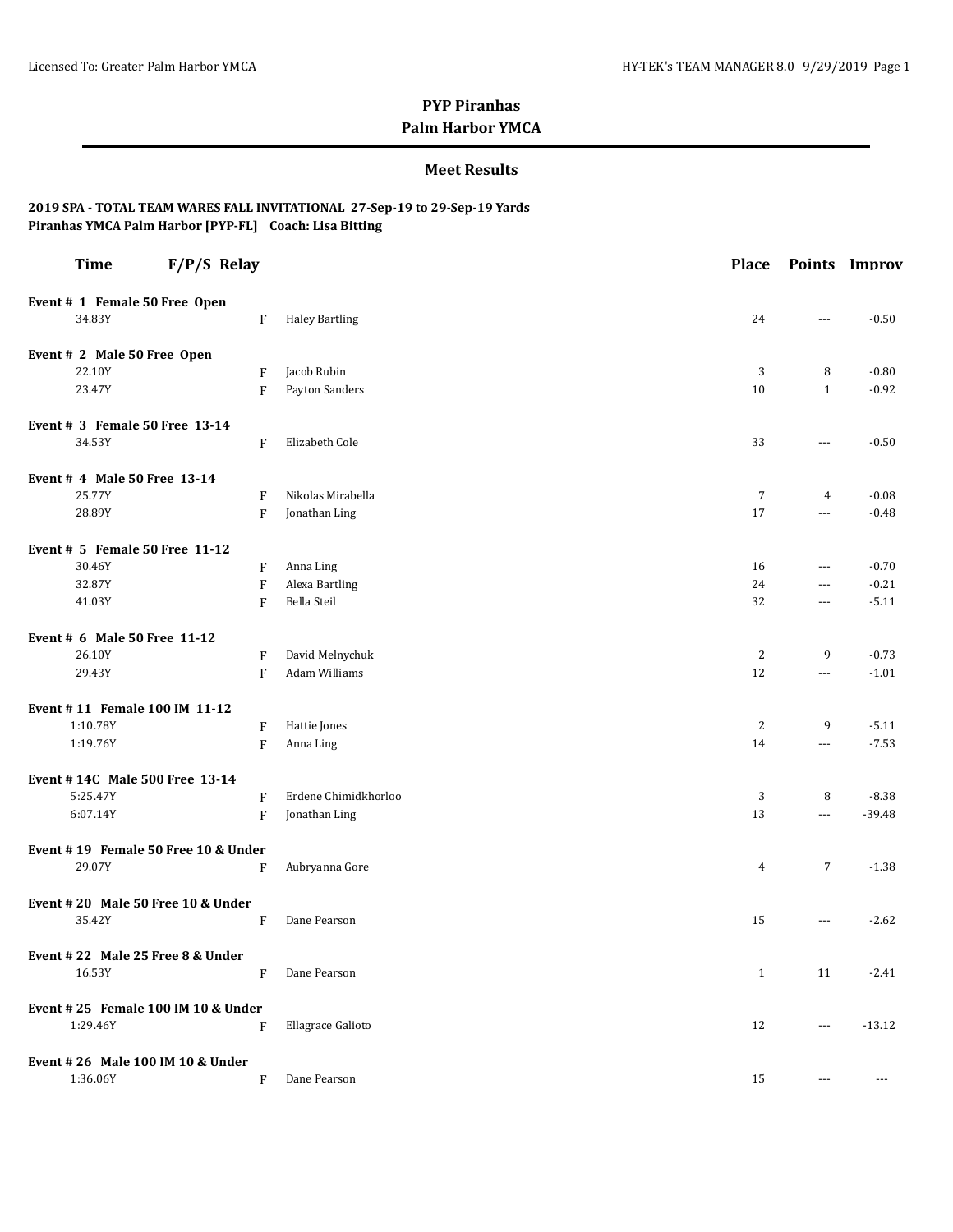### **Meet Results**

| <b>Time</b>                      | $F/P/S$ Relay                               |                                       | <b>Place</b>   |                          | Points Improv            |
|----------------------------------|---------------------------------------------|---------------------------------------|----------------|--------------------------|--------------------------|
|                                  | Event #27 Female 200 Free 10 & Under        |                                       |                |                          |                          |
| 2:19.10Y                         | F                                           | Janae Sanders                         | 2              | 9                        | $-2.47$                  |
| 2:19.90Y                         | $\mathbf{F}$                                | Aubryanna Gore                        | 3              | 8                        | $-8.76$                  |
| 2:38.08Y                         | F                                           | Ellagrace Galioto                     | 12             | $\cdots$                 | $-0.44$                  |
|                                  |                                             |                                       |                |                          |                          |
| Event #29 Female 200 Free Open   |                                             |                                       |                |                          |                          |
| 2:51.00Y                         | $\boldsymbol{\mathrm{F}}$                   | <b>Haley Bartling</b>                 | 22             | ---                      | $-12.43$                 |
| Event #32 Male 200 Free 13-14    |                                             |                                       |                |                          |                          |
| 2:18.75Y                         | F                                           | Jonathan Ling                         | 19             | ---                      | $-10.30$                 |
|                                  |                                             |                                       |                |                          |                          |
| Event #34 Male 100 Breast Open   |                                             |                                       |                |                          |                          |
| 1:04.90Y                         | F                                           | Jacob Rubin                           | 4              | $\overline{7}$           | $-2.38$                  |
|                                  | Event #35 Female 100 Breast 13-14           |                                       |                |                          |                          |
| 1:24.66Y                         | F                                           | Tabitha Nalepa                        | 16             | $---$                    | $-1.17$                  |
|                                  |                                             |                                       |                |                          |                          |
| Event #36 Male 100 Breast 13-14  |                                             |                                       |                |                          |                          |
| 1:13.11Y                         | $\boldsymbol{\mathrm{F}}$                   | Nikolas Mirabella                     | 2              | 9                        | $-1.27$                  |
| 1:23.61Y                         | $\mathbf{F}$                                | Jonathan Ling                         | 10             | $\mathbf{1}$             | $-3.25$                  |
|                                  | Event #51 Female 25 Breast 8 & Under        |                                       |                |                          |                          |
| 26.62Y                           | F                                           | Camila Espinosa                       | $\overline{4}$ | $\overline{7}$           | $-2.77$                  |
| 32.18Y                           | $\mathbf{F}$                                | Charlie Ebach                         | 13             | ---                      | $\overline{\phantom{a}}$ |
|                                  |                                             |                                       |                |                          |                          |
|                                  | Event #53 Female 25 Breast 10 & Under       |                                       |                |                          |                          |
| 26.15Y                           | F                                           | Malia Halvorsen                       | 8              | 3                        | $-0.96$                  |
| 29.60Y                           | $\boldsymbol{\mathrm{F}}$                   | Ella O'Maley                          | 13             | ---                      | $-4.90$                  |
|                                  | Event #54 Male 25 Breast 10 & Under         |                                       |                |                          |                          |
| 20.49Y                           | $\boldsymbol{\mathrm{F}}$                   | Jackson Smudde                        | 2              | 9                        | $-2.08$                  |
|                                  |                                             |                                       |                |                          |                          |
| 1:16.60Y                         | Event #55 Female 100 Breast 11-12<br>F      |                                       | 2              | 9                        | $-3.00$                  |
|                                  |                                             | Hattie Jones                          | 5              | 6                        | $-4.24$                  |
| 1:21.74Y<br>1:29.60Y             | F                                           | <b>Sydney Moore</b><br>Alexa Bartling | 19             | ---                      | $-11.61$                 |
|                                  | $\boldsymbol{\mathrm{F}}$                   | Anna Ling                             | 26             | $---$                    |                          |
| 1:33.83Y                         | F                                           |                                       |                |                          | $-5.40$                  |
| Event # 56 Male 100 Breast 11-12 |                                             |                                       |                |                          |                          |
| 1:13.54Y                         | F                                           | Peter Wendol                          | 1              | 11                       | $-3.41$                  |
| 1:37.84Y                         | $\mathbf{F}$                                | Adam Williams                         | 24             | ---                      | $-4.87$                  |
| 2:28.19Y                         | F                                           | Gabe Fogarty                          | 26             | $\cdots$                 | $-12.48$                 |
|                                  |                                             |                                       |                |                          |                          |
| 1:42.59Y                         | Event #57 Female 100 Breast 10 & Under<br>F | Ellagrace Galioto                     | 12             | $\overline{\phantom{a}}$ | $-9.57$                  |
| 1:51.29Y                         | $\mathbf{F}$                                | Anasofia Espinosa                     | 18             | $---$                    | $-25.84$                 |
|                                  |                                             |                                       |                |                          |                          |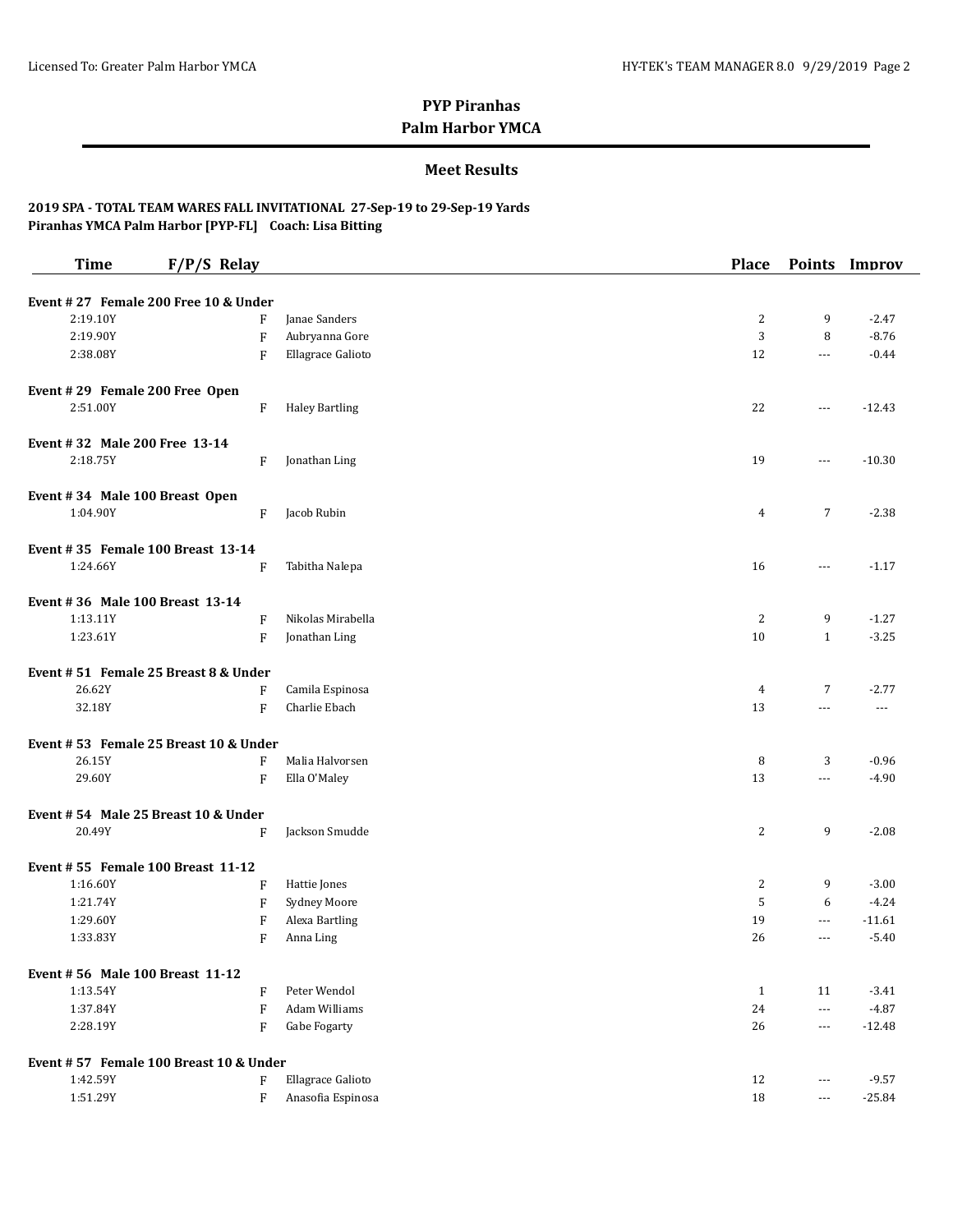#### **Meet Results**

| <b>Time</b>                                | $F/P/S$ Relay             |                           |                  | <b>Place</b>       |                          | Points Improv |
|--------------------------------------------|---------------------------|---------------------------|------------------|--------------------|--------------------------|---------------|
|                                            |                           |                           |                  |                    |                          |               |
| Event #59 Female 100 Free Relay 11-12      |                           |                           |                  |                    |                          |               |
| 56.22Y F                                   | A Relay                   | Piranhas YMCA Palm Harbor |                  | $\mathbf{1}$       | 22                       |               |
| Hattie Jones (12)                          |                           | Alexa Bartling (11)       | Anna Ling (11)   | Logan Jaffe (12)   |                          |               |
| Event #60 Male 100 Free Relay 11-12        |                           |                           |                  |                    |                          |               |
| $\mathbf{F}$<br>NS                         | A Relay                   | Piranhas YMCA Palm Harbor |                  |                    | ---                      |               |
| Event # 61 Female 100 Free Relay10 & Under |                           |                           |                  |                    |                          |               |
| 59.21Y F                                   | A Relay                   | Piranhas YMCA Palm Harbor |                  | 1                  | 22                       |               |
| Jenna Becker (10)                          |                           | Aubryanna Gore (10)       | Nadia Yoder (10) | Janae Sanders (10) |                          |               |
| 1:08.50Y F                                 | <b>B</b> Relay            | Piranhas YMCA Palm Harbor |                  | 3                  | 16                       |               |
| Malia Halvorsen (10)                       |                           | Camila Espinosa (8)       | Milla Piatt (10) | Sophie James (10)  |                          |               |
| Event # 62 Male 100 Free Relay10 & Under   |                           |                           |                  |                    |                          |               |
| NS<br>F                                    | A Relay                   | Piranhas YMCA Palm Harbor |                  | $- - -$            | $- - -$                  |               |
| Event # 63 Female 50 Back 11-12            |                           |                           |                  |                    |                          |               |
| 35.66Y                                     | F                         | Charlotte Ulewicz         |                  | 13                 | ---                      | $-1.53$       |
| 38.07Y                                     | F                         | Anna Ling                 |                  | 21                 | $\overline{\phantom{a}}$ | $-1.48$       |
|                                            |                           |                           |                  |                    |                          |               |
| Event # 64 Male 50 Back 11-12              |                           |                           |                  |                    |                          |               |
| 35.24Y                                     | F                         | Peter Wendol              |                  | 8                  | 3                        | $-1.04$       |
| 48.65Y                                     | F                         | Gabe Fogarty              |                  | 26                 | ---                      | $-0.37$       |
| Event # 65 Female 50 Back 10 & Under       |                           |                           |                  |                    |                          |               |
| 39.17Y                                     | F                         | Sophie James              |                  | 5                  | 6                        | $-7.08$       |
| 40.56Y                                     | F                         | Ellagrace Galioto         |                  | 10                 | $\mathbf{1}$             | $-2.15$       |
| 43.41Y                                     | F                         | Malia Halvorsen           |                  | 16                 | ---                      | $-0.59$       |
| 44.08Y                                     | F                         | Nadia Yoder               |                  | 20                 | $---$                    | $-4.56$       |
| 48.44Y                                     | F                         | Ella O'Maley              |                  | 30                 | $---$                    | $-3.05$       |
| 51.72Y                                     | $\mathbf F$               | Camila Espinosa           |                  | 34                 | $---$                    | $-0.53$       |
| 1:00.06Y                                   | F                         | Milla Piatt               |                  | 44                 | $---$                    | $-0.95$       |
| Event # 66 Male 50 Back 10 & Under         |                           |                           |                  |                    |                          |               |
| 38.89Y                                     | F                         | Jackson Smudde            |                  | 5                  | 6                        | $-2.33$       |
|                                            |                           |                           |                  |                    |                          |               |
| Event # 69 Female 50 Fly 11-12             |                           |                           |                  |                    |                          |               |
| 35.92Y                                     | F                         | Anna Ling                 |                  | 13                 | $---$                    | $-3.72$       |
| 36.81Y                                     | F                         | Sydney Moore              |                  | 24                 | $\overline{\phantom{a}}$ | $-1.06$       |
| 37.26Y                                     | F                         | Charlotte Ulewicz         |                  | 26                 | $\overline{\phantom{a}}$ | $-1.73$       |
| 44.94Y                                     | F                         | Alexa Bartling            |                  | 41                 | $\overline{\phantom{a}}$ | $-7.18$       |
| Event #70 Male 50 Fly 11-12                |                           |                           |                  |                    |                          |               |
| 36.09Y                                     | F                         | Adam Williams             |                  | 17                 | ---                      | $-1.15$       |
| 57.95Y                                     | $\boldsymbol{\mathrm{F}}$ | Gabe Fogarty              |                  | $25\,$             | $\scriptstyle\cdots$     | $-8.33$       |
|                                            |                           |                           |                  |                    |                          |               |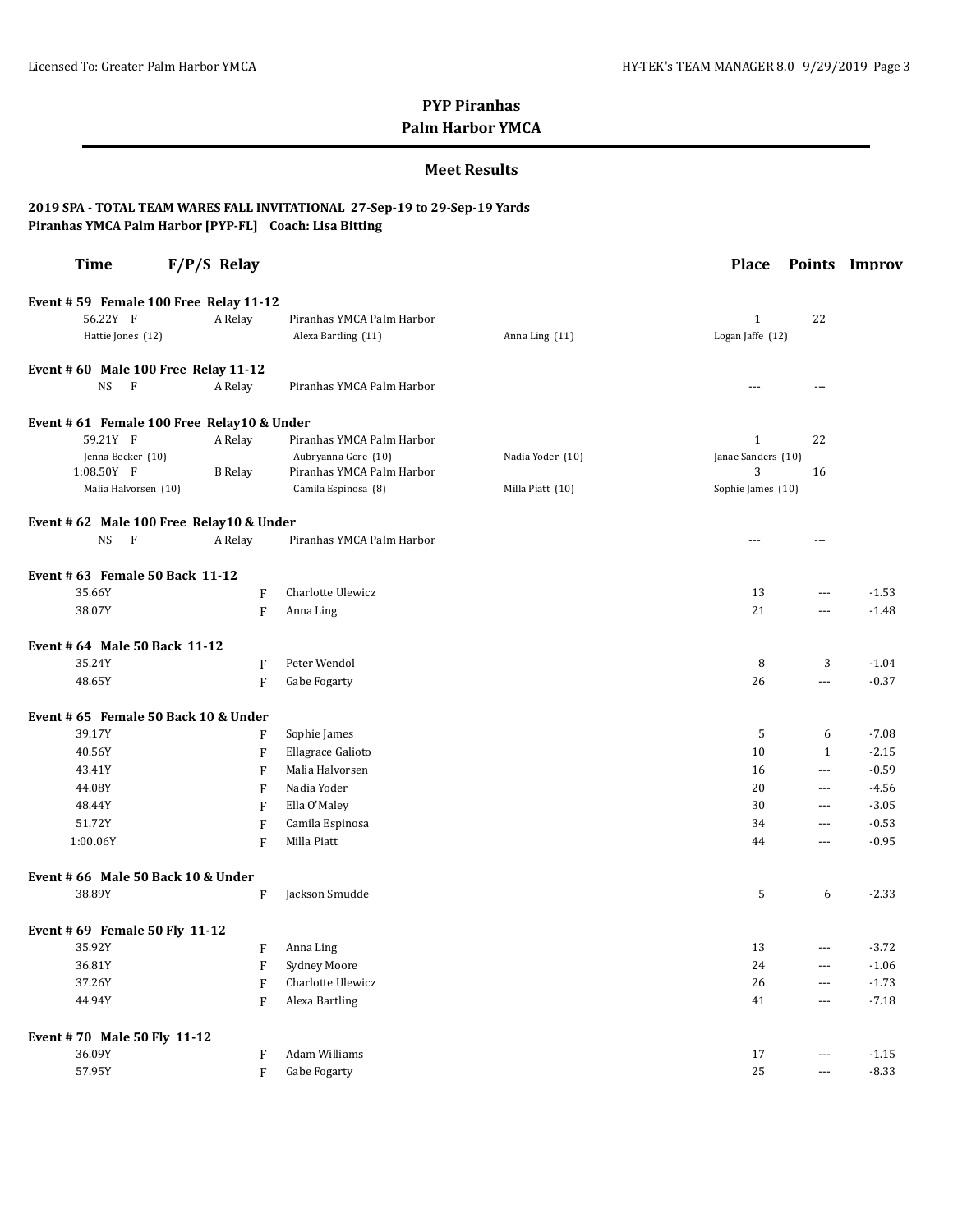### **Meet Results**

| <b>Time</b>                                | $F/P/S$ Relay |                      | <b>Place</b>   |                          | Points Improv |
|--------------------------------------------|---------------|----------------------|----------------|--------------------------|---------------|
| Event #71 Female 50 Fly 10 & Under         |               |                      |                |                          |               |
| 34.16Y                                     | F             | Aubryanna Gore       | 4              | 7                        | $-0.49$       |
| 43.50Y                                     | F             | Anasofia Espinosa    | 14             | $\sim$ $\sim$ $\sim$     | $-4.64$       |
| 44.17Y                                     | F             | Malia Halvorsen      | 16             | $\sim$ $\sim$ $\sim$     | $-1.50$       |
| 47.12Y                                     | F             | Nadia Yoder          | 18             | $---$                    | $-0.67$       |
| 1:04.20Y                                   | F             | Milla Piatt          | 34             | $---$                    | $-4.55$       |
|                                            |               |                      |                |                          |               |
| Event #74 Male 25 Fly 8 & Under<br>24.33Y  | F             | Oliver Smudde        | 4              | 7                        | $-3.87$       |
|                                            |               |                      |                |                          |               |
| Event #76 Male 25 Fly 10 & Under           |               |                      |                |                          |               |
| 19.08Y                                     | F             | Jackson Smudde       | $\mathbf{1}$   | 11                       | $-3.92$       |
| Event #77 Female 25 Free 8 & Under         |               |                      |                |                          |               |
| 17.78Y                                     | F             | Camila Espinosa      | $\overline{c}$ | 9                        | $-1.24$       |
| 26.99Y                                     | $\rm F$       | Charlie Ebach        | 23             | $\cdots$                 | $-1.53$       |
| Event #78 Male 25 Free 8 & Under           |               |                      |                |                          |               |
| 25.59Y                                     | F             | Phoenix Crump        | 11             | ---                      | $\cdots$      |
|                                            |               |                      |                |                          |               |
| Event #79 Female 500 Free 9-10             |               |                      |                |                          |               |
| 6:57.42Y                                   | F             | Ellagrace Galioto    | 5              | 6                        | $-38.23$      |
|                                            |               |                      |                |                          |               |
| Event #90 Male 200 Breast Open<br>2:24.01Y | F             | Payton Sanders       | $\overline{4}$ | 7                        | $-5.43$       |
| 2:39.15Y                                   | F             | Peter Wendol         | 12             | $\overline{\phantom{a}}$ | $-2.33$       |
|                                            |               |                      |                |                          |               |
| Event #93 Female 100 Free Open             |               |                      |                |                          |               |
| 1:01.23Y                                   | F             | Logan Jaffe          | 11             | $\sim$ $\sim$ $\sim$     | $-1.66$       |
|                                            |               |                      |                |                          |               |
| Event #94 Male 100 Free Open               |               |                      |                |                          |               |
| 48.69Y                                     | F             | Jacob Rubin          | 3              | 8                        | $-1.01$       |
| Event #95 Female 100 Free 13-14            |               |                      |                |                          |               |
| 1:15.03Y                                   | F             | Elizabeth Cole       | 30             | $---$                    | $-0.48$       |
|                                            |               |                      |                |                          |               |
| Event #97 Female 100 Back 11-12            |               |                      |                |                          |               |
| 1:14.85Y                                   |               | F Hattie Jones       | 12             | $- - -$                  | $-1.90$       |
| 1:18.11Y                                   | F             | Charlotte Ulewicz    | 16             | $\cdots$                 | $-3.38$       |
| Event #98 Male 100 Back 11-12              |               |                      |                |                          |               |
| 1:06.07Y                                   | F             | David Melnychuk      | $\overline{c}$ | 9                        | $-1.47$       |
| 1:12.17Y                                   | F             | Peter Wendol         | 5              | 6                        | $-3.16$       |
| 1:16.17Y                                   | F             | <b>Adam Williams</b> | $13\,$         | $\scriptstyle\cdots$     | $-1.13$       |
| 1:49.62Y                                   | F             | Gabe Fogarty         | 20             | $---$                    | $-15.38$      |